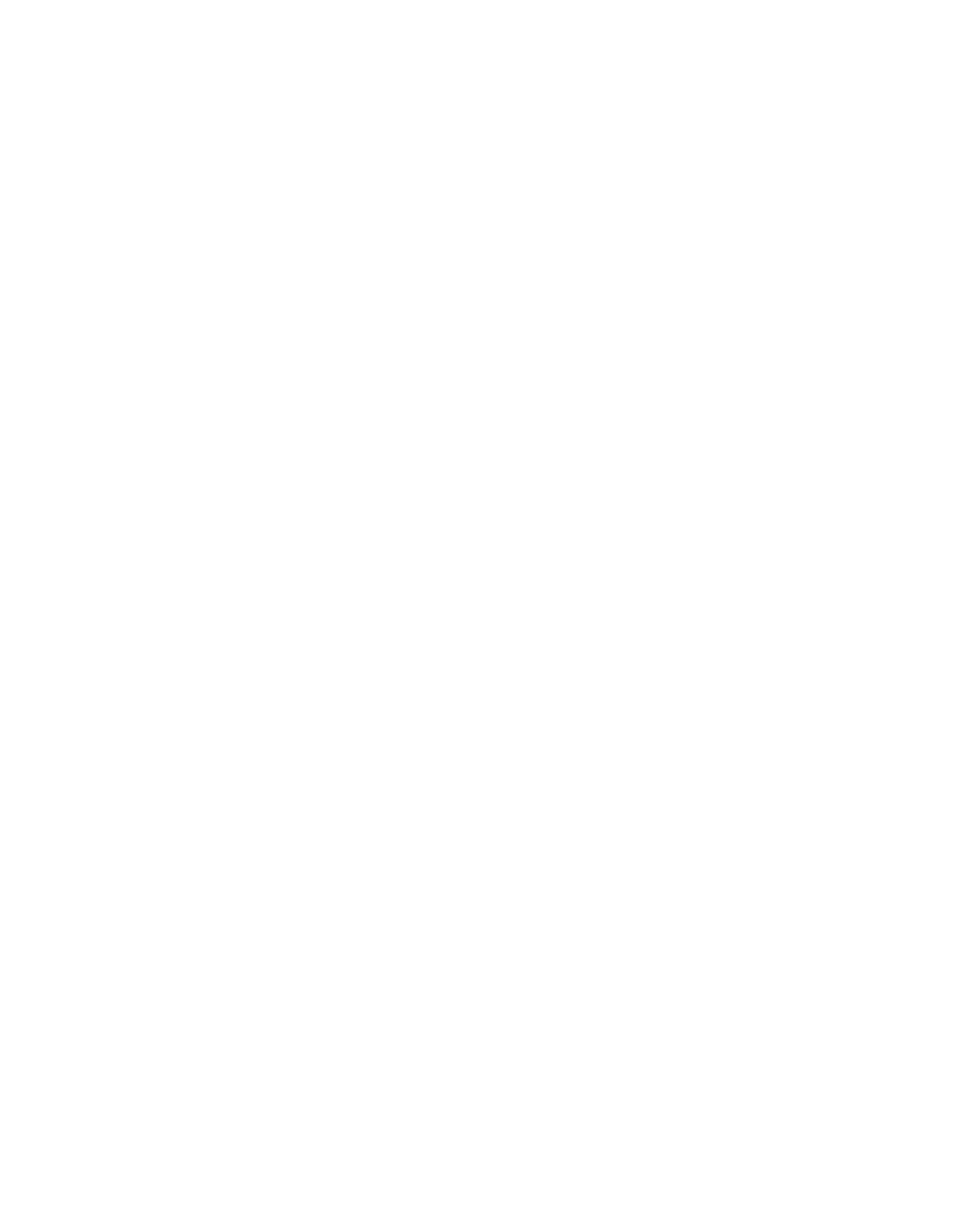### **Acknowledgments**

#### **City of Cambridge**

Richard C. Rossi, City Manager Lisa C. Peterson, Deputy City Manager

#### **Project Steering Committee**

John Bolduc, Environmental Planner, Community Development Department, Project manager Iram Farooq, Assistant City Manager for Community Development Sam Lipson, Environmental Health Director, Public Health Department Brian Murphy, Assistant City Manager for Community Development Owen O'Riordan, Commissioner of Public Works Susanne Rasmussen, Environmental & Transportation Planning Director, Community Development Department Kathy Watkins, City Engineer, Department of Public Works

#### **Produced in Collaboration with**

Kleinfelder, Lead Consultant Nathalie Beauvais, Project Manager Lisa Dickson, Principal in Charge Nasser Brahim, Vulnerability Assessment Indrani Ghosh, Technical Lead Vijay Kesavan, Vulnerability Assessment, GIS Amec Foster Wheeler; Peter Nimmrichter and Rich Niles, Vulnerability assessment Catalysis Adaptation Partners, Economic impacts Patrick Kinney, Columbia University, Public health impacts MWH; William Pisano, David Bedoya, Water system impacts Paul Kirshen, University of New Hampshire, Water system impacts U.S. Army Corps of Engineers; Igor Lipkov and Christy Foran, Urban forest impacts

#### **Technical Advisory Committee**

Richard Amster, Massachusetts Institute of Technology Kathleen Baskin, Massachusetts Executive Office of Energy & Environmental Affairs Andrew Brennan, Massachusetts Bay Transportation Authority Peter Crawley and Penn Loh, Residents Mark DiOrio, The Bulfinch Companies Barry Hilts, Cambridge Health Alliance Bryan Koop, Boston Properties Thomas Lucey, Harvard University Penni McLean-Conner, Northeast Utilities Andy Reinach, Alexandria Real Estate Equities Gregory Russ, Cambridge Housing Authority Terrence Smith, Cambridge Chamber of Commerce Kevin Walsh, Massachusetts Department of Transportation Richard Zingarelli, Massachusetts Department of Conservation & Recreation

With special thanks to the many contributors from the City of Cambridge for providing valuable expertise to inform the vulnerability and risk assessments and reviewing key findings.

For more information on the project, please visit the City website at *http://www.cambridgema.gov/climateprep*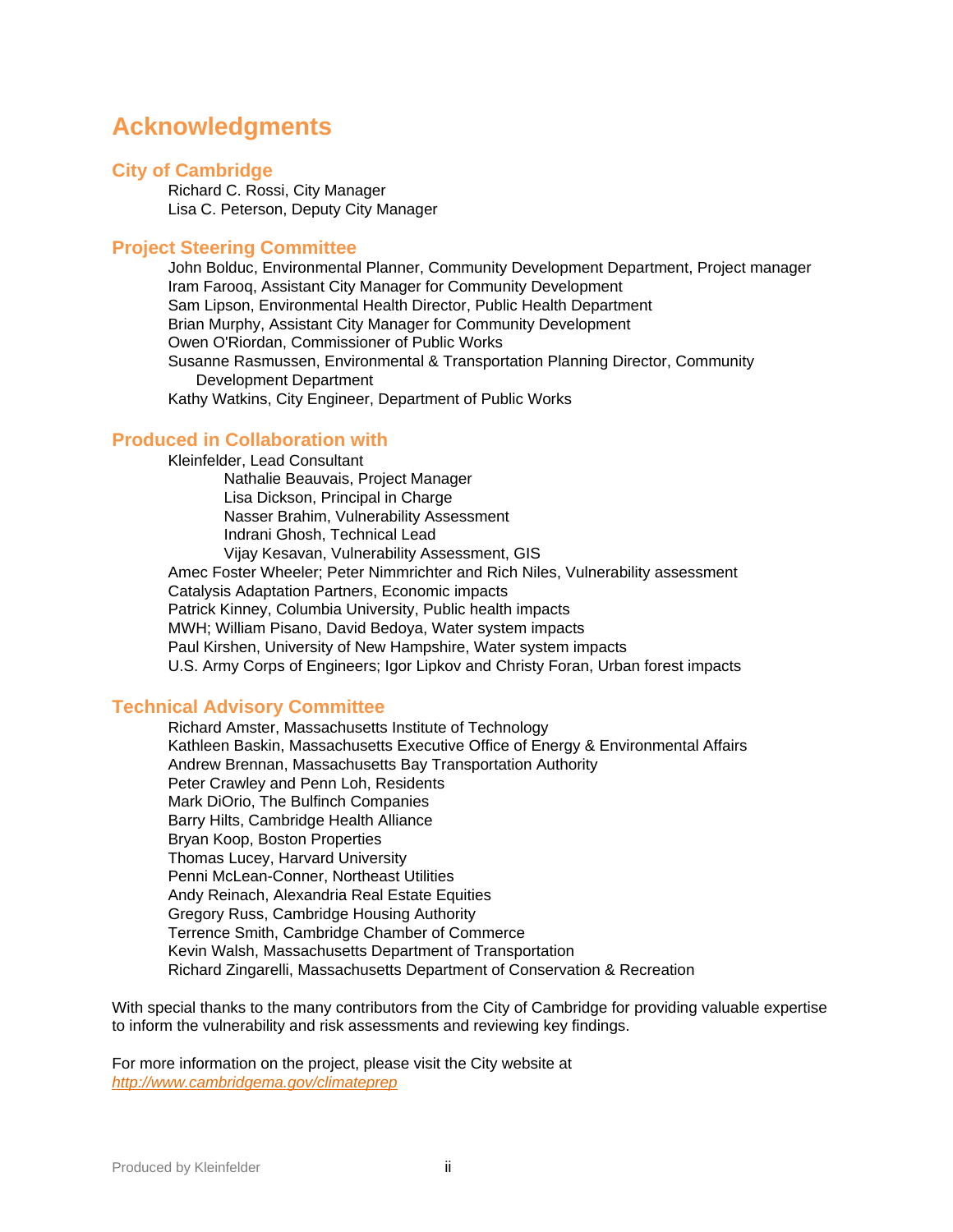## **Technical Reports**

**Ranking Reports Critical Infrastructure & Community Resources**, Kleinfelder, 2015

- **Climate Change Vulnerability Assessment for the Urban Forest in Cambridge**. U.S. Army Engineer Research and Development Center, Environmental Laboratory, March 2014
- **Vulnerable Population Ranking Memorandum**, Kleinfelder, January 2015
- **Public Health Assessment**, Patrick Kinney, Columbia University, May 2015

**Economic Vulnerability Assessment**, Catalysis Adaptation Partners, May 2015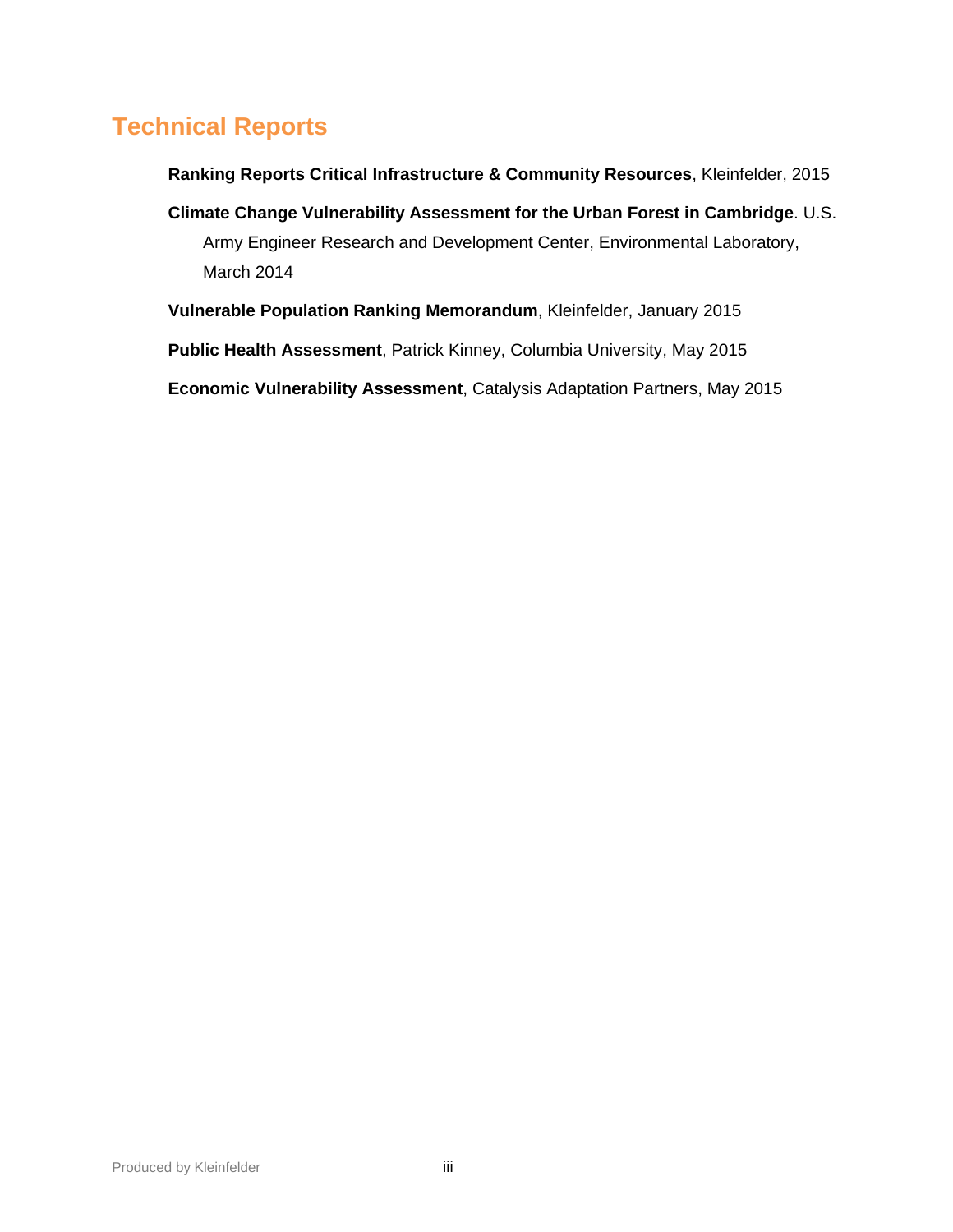# **Executive Summary**

Climate change will impact our world in a variety of ways, creating more need than can adequately be borne by our current funding mechanisms. In the midst of such stressors, it becomes necessary that the City develop a process by which the most at-risk resources, assets and populations are identified. The vulnerability and risk assessment represents the core aspect of this work. It is the tool by which the City is able to sort through the numerous types of assets, resources and impacts to identify the most critical and urgent needs. Those elements identified as the most at-risk will become the primary focus of the *Climate Change Preparedness and Resilience Plan*. This assessment allows the City to prioritize its focus and funding on the most immediate and urgent needs while at the same time maintaining a close watch on other vulnerabilities that may become more critical in future years.

#### **The key findings from the Vulnerability and Risk Assessments are as follows:**

- Cambridge is more vulnerable to increasing heat and precipitation-driven flooding in the near future than to sea level rise and coastal storm surges. Part 2 of this report will address the risks of sea level rise and coastal storm surges based on modeling for 2070.
- Vulnerability will increase for key infrastructure public transit, energy, roads and bridges, telecommunications, critical service facilities – due to greater precipitationdriven flooding in the near term and long term.
- Heat waves and poor indoor air quality will become increasingly challenging public health concerns in the near future.
- Vulnerability is not evenly distributed among neighborhoods or households. People who are more isolated due to infirmity, age, or language and those with lower incomes are more vulnerable.
- Economic losses from a flood event or an area-wide power loss would be significant. A citywide event shutting down Cambridge is estimated to cause at least \$43 million (in current dollars) in daily economic losses. Losses from disruption of economic activity are greater than the costs of property damage.
- Climate change threatens regional systems that Cambridge depends on, such as public transit and electricity. An unprecedented level of coordination and cooperation among agencies, cities, the state, businesses, institutions, and residents will be required to prepare effectively for climate change.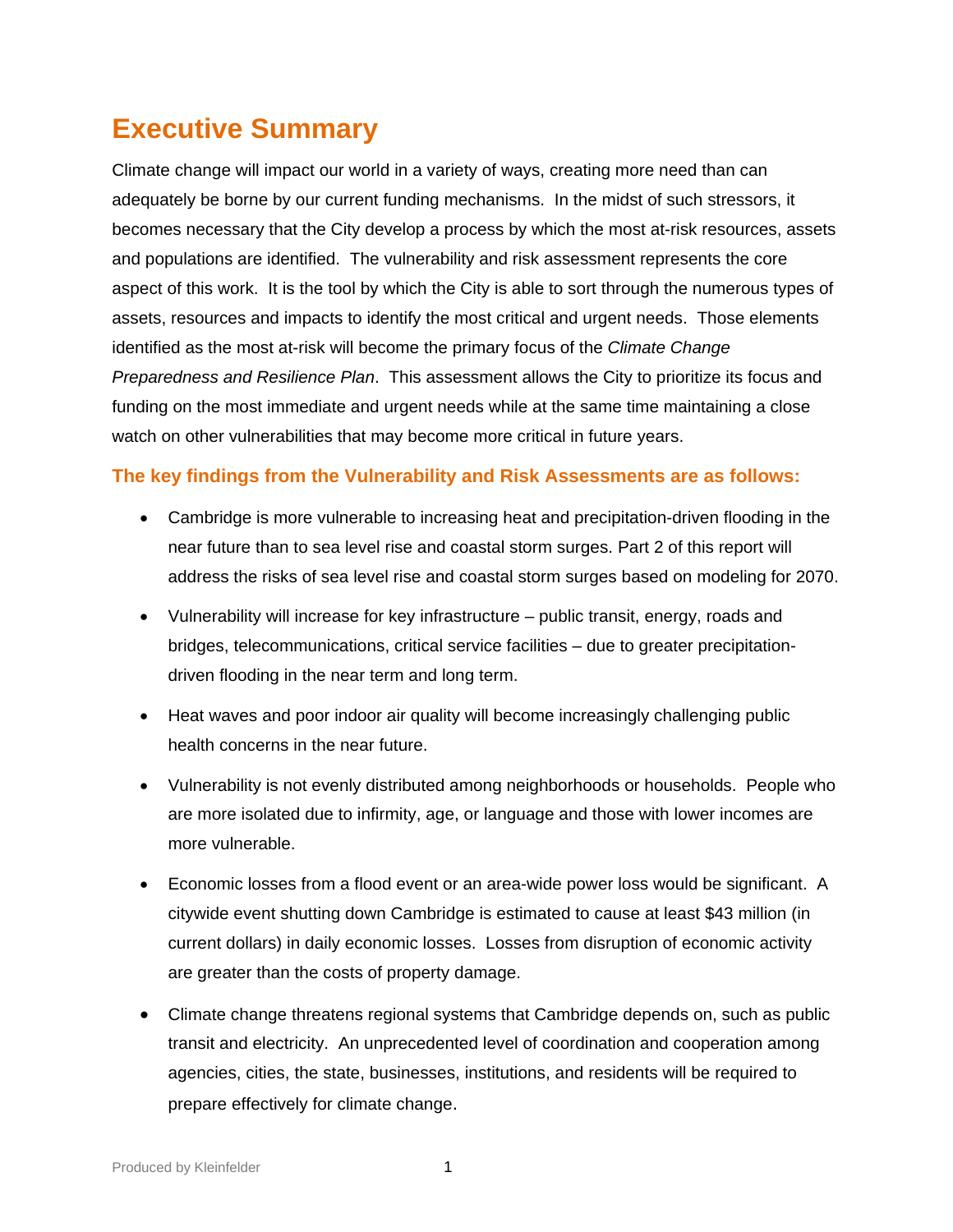

**Map 1: Planning Priority Areas Map** (Source: Kleinfelder, November 2015)

The Priority Planning Areas Map (Map 1) summarizes the most at-risk services and populations, with respect to climate change within the boundaries of Cambridge. It represents a risk assessment that compares seemingly unrelated resources, such as public health and the transportation system, and compares the risks within each (e.g., what is the greatest public health concern?) as well as between them (e.g., how does the risk of an overheated school rate against the risk of a flooded MBTA station?).

The Priority Planning Areas Map clearly illustrates that risk from climate change, posed by flooding and increased heat, is not evenly distributed throughout the City. Northern Cambridge and eastern Cambridge have relatively more physical and social vulnerability. Risk does exist elsewhere, but from a citywide perspective, the at-risk resources shown here would cause impacts to large segments of the population, often accompanied by significant economic, public health, and social effects.

Flooding has obvious implications in causing physical damage to buildings and infrastructure, as well as making areas inaccessible and creating an immediate public safety concern. There are also public health consequences associated with flooding events. Flooding can carry contaminants into buildings and create conditions for indoor mold growth. This has significant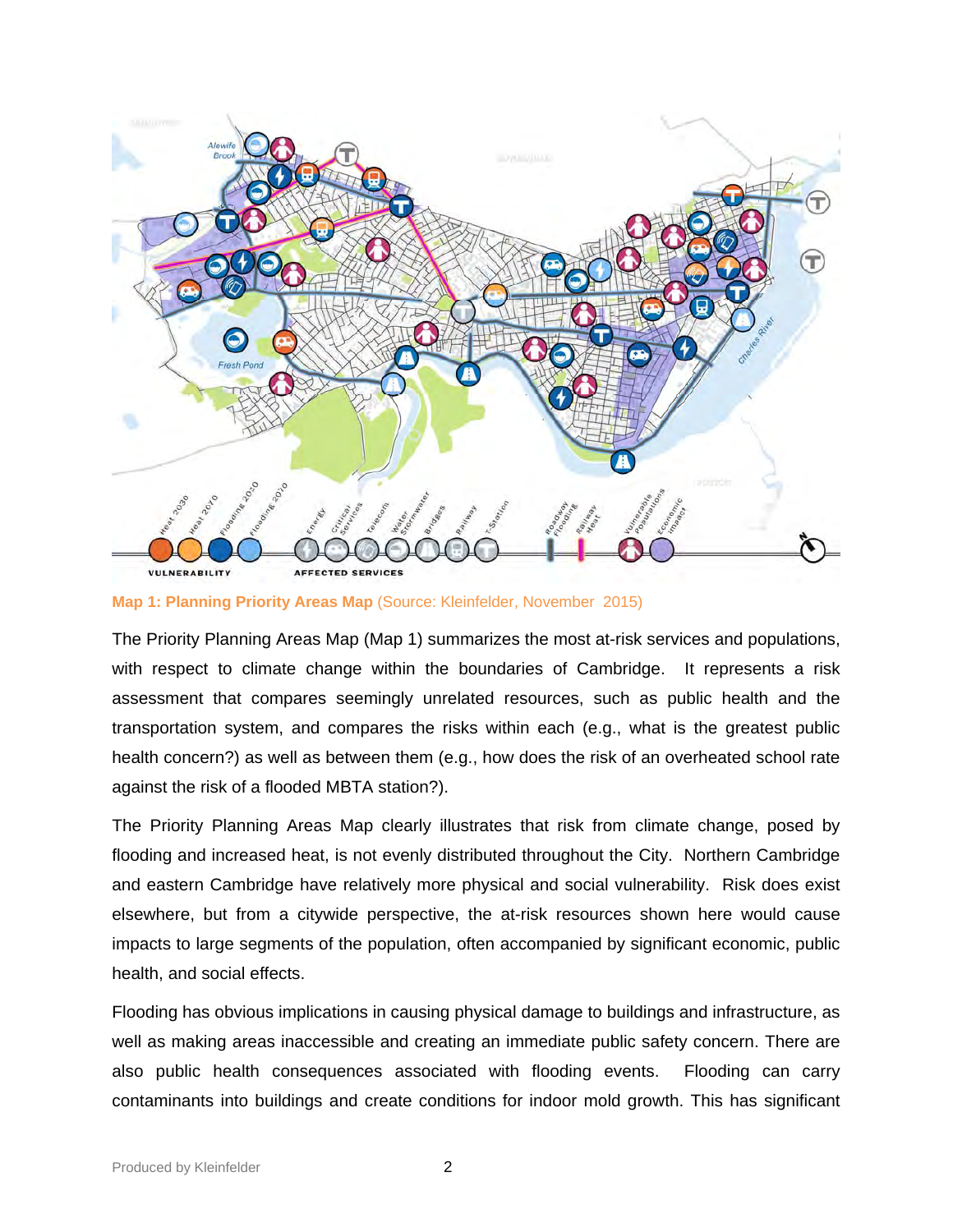negative impacts on indoor air quality. This risk is exacerbated in buildings that have poorly sealed exterior windows and roofs and those that use forced hot air, which can become a conveyor of air from damp basement areas. Indoor dampness is well known to be a cause of adverse respiratory effects. Any residential or commercial structure that experiences flooding can face potential long-term challenges related to contamination and mold growth and their remediation if not prepared for this consequence.

Heat vulnerability, to both people and to infrastructure, is a major, possibly underappreciated, risk to the community. Factors that contribute to vulnerability in cities include:

- the urban heat island effect, which can amplify the impacts of rising temperatures;
- areas with minimal tree canopy;
- a relatively high proportion of older housing stock that may be poorly adapted to hot weather due to lack of adequate natural ventilation or air conditioning; and
- equipment not suited for higher temperatures.

From a public health perspective, heat has been the largest single weather-related cause of death in the U.S. since the National Oceanic and Atmospheric Administration (NOAA) began reporting data in 1988. Fortunately, heat impacts on health are the most well understood, measureable, and potentially preventable impacts of climate change.

The project team worked closely with public health scientists, critical service providers and social service professionals to develop a first-order assessment of social impacts. The results indicate that social vulnerability is not evenly distributed among the neighborhoods. Portions of North Cambridge, Area 4, and Alewife are relatively more vulnerable to flood and heat impacts compared to other parts of the city based on greater presence of elderly, young, and social isolation.

There are also economic repercussions associated with a significant climate change event, such as substantial flooding or power failure caused by extreme heat. Such an event could impact the City's 128,000 jobs and result in a loss of \$43 million per day (in current dollars) within Cambridge alone. Such interruptions fall heaviest on minimum wage workers with dependents and jobs that cannot be performed from home.

The impacts of flooding and the urban heat island effect transcend municipal boundaries. Cambridge and neighboring municipalities rely on regional systems outside of their direct control for energy and transportation services, among others. When regional infrastructure outside of Cambridge is impacted, Cambridge may feel the effects. Similarly, impacts to infrastructure in